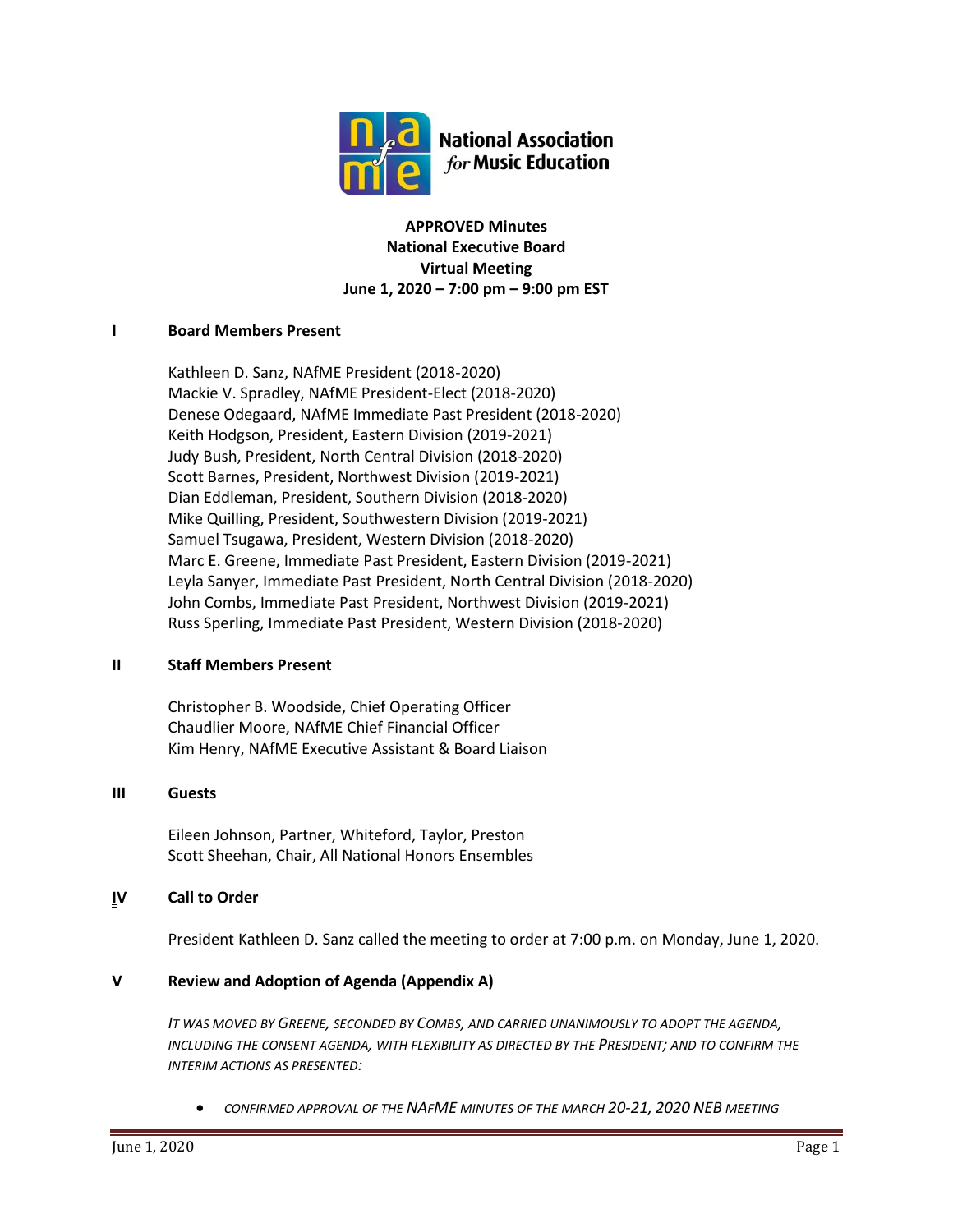- *CONFIRMED APPROVAL OF THE NAFME MINUTES OF THE MARCH 3, 2020 NEB MEETING*
- *CONFIRMED APPROVAL OF THE NAFME MINUTES OF THE MAY 6, 2020 NEB MEETING*

# **VI Executive Session**

*WITHOUT OBJECTION, IT WAS CARRIED UNANIMOUSLY TO GO INTO EXECUTIVE SESSION AT 7:08 P.M.*

*WITHOUT OBJECTION, IT WAS CARRIED UNANIMOUSLY TO RETURN TO REGULAR SESSION AT 8:01 P.M.*

The Board returned from Executive Session and reported out that it had discussed financial, budget, personnel, and program development issues.

*IT WAS MOVED BY GREENE, SECONDED BY SANYER, AND CARRIED UNANIMOUSLY, TO APPROVE THAT THE BOARD*  **SUSPEND THE SEARCH FOR AN EXECUTIVE DIRECTOR UNTIL THE SPRING OF 2021.** 

*IT WAS MOVED BY QUILLING, SECONDED BY BARNES, AND CARRIED UNANIMOUSLY, TO CONFIRM THE INTERIM ACTION FROM MAY 26 AND TO AUTHORIZE THE EXECUTIVE COMMITTEE TO NEGOTIATE A CONTRACT WITH CHRISTOPHER WOODSIDE AS INTERIM EXECUTIVE DIRECTOR FOR ONE YEAR ON SUCH TERMS AS THE EXECUTIVE COMMITTEE DEEMS TO BE REASONABLE.*

The National Executive Board went back into regular session at 8:02 p.m.

#### **VII Reports**

# **A Report of Chair, Executive Committee**

President Sanz led a review of the proposed policy changes for policy I.A.003, the National President Leave of Absence from Employer policy.

*IT WAS MOVED BY HODGSON, SECONDED BY EDDLEMAN, AND CARRIED UNANIMOUSLY, TO APPROVE THE CHANGES TO POLICY I.A.003, NATIONAL PRESIDENT LEAVE OF ABSENCE FROM EMPLOYER, AS PRESENTED.*

President Sanz informed the NEB they would be reviewing the current Investment Policy, III.C.001. This review occurs on an annual basis during the budget review process. This would be discussed further at upcoming meetings.

President Sanz reviewed the "Varsity: Together As One" project. Varsity has asked for the support of NAfME on a new initiative called "Together As One" led by Ben Schroeder at Varsity and James Weaver at NFHS. Together As One is a free resource for high school marching bands. Working with nationally recognized composers and arrangers, David Starnes, Robert W. Smith, Jay Bocook, Michael Klesch, Richard Saucedo, Thom Hannum, Ralph Hardimon, Mike McIntosh, and Paul Rennick, to bring schools and communities "Together as One" as a free resource for schools. The NEB requested to review the materials for further consideration of this request for support.

# **B Report of Chair, Finance Committee**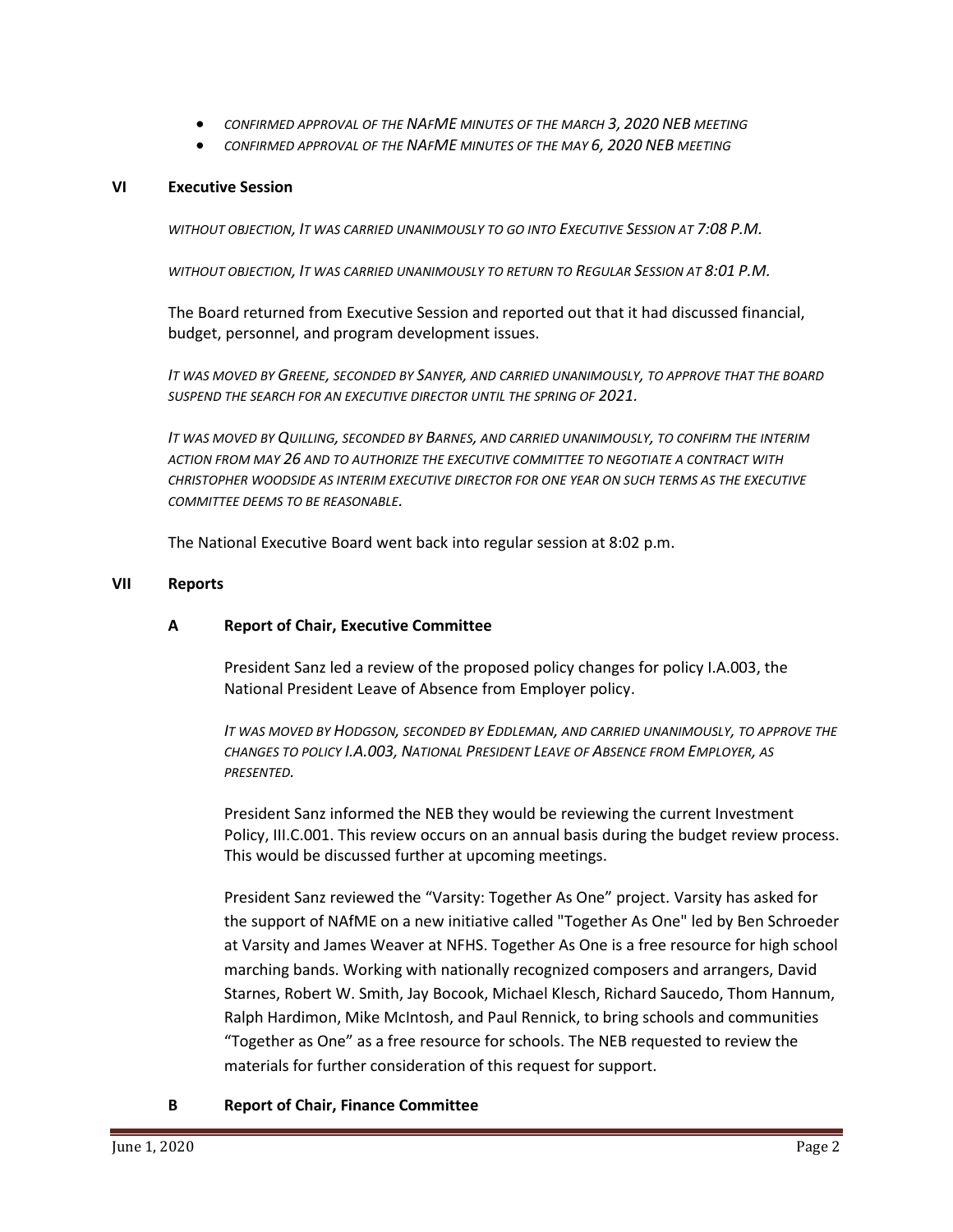President-Elect Mackie V. Spradley reviewed the work of the Finance Committee for the NEB. The members of the Finance Committee are:

- President-Elect Mackie V. Spradley, Chair
- President Kathleen D. Sanz
- Immediate Past President Denese Odegaard
- Western Division President Sam Tsugawa
- ANHE Chair Scott Sheehan
- Eastern Division President Keith Hodgson

The committee has reviewed the current fiscal year budget and is reviewing variances as well as projected revenue and expenses for the upcoming fiscal year, 2020-2021. The committee is adjusting their work to reflect the recent change in policy from a biennium budget to an annual budget to take place for the upcoming fiscal year, 2020-2021. The committee will continue to report their ongoing work to the board to prepare for the new fiscal year budget proposal to be provided to the NEB for review by the date stipulated in policy, June 15 of the current fiscal year.

President-Elect Spradley reviewed for the NEB the proposed changes to the social networking platform, Higher Logic, that is used by the membership to exchange information in a closed and secure environment. The NEB came to a consensus to continue the use of the Higher Logic platform for the membership with adjustments made to the offerings of Higher Logic.

# **VIII Old Business**

# **A List of 2020 Fall Division Board Meeting Dates**

President Sanz reviewed the dates for the 2020 Fall Division Board Meetings. President Sanz asked the Division Presidents to provide start and end times for the Division meetings to better facilitate planning travel.

# **B List of 2018-2020, 2020-2022 NEB Meeting Dates**

President Sanz reviewed the dates for the 2018-2020 and 2020-2022 NEB Meetings.

# **C Updating Travel Matrix for 2018-2020, 2020-2022**

President Sanz asked the NEB to provide staff with their upcoming commitments to state MEAs to ensure the interactions among Division Presidents and the state MEAs is kept up to date.

# **D National Assembly (NASS) 2020**

President Sanz reviewed for the board the planning to date. President-Elect Spradley outlined her current intentions for a virtual platform on which to hold National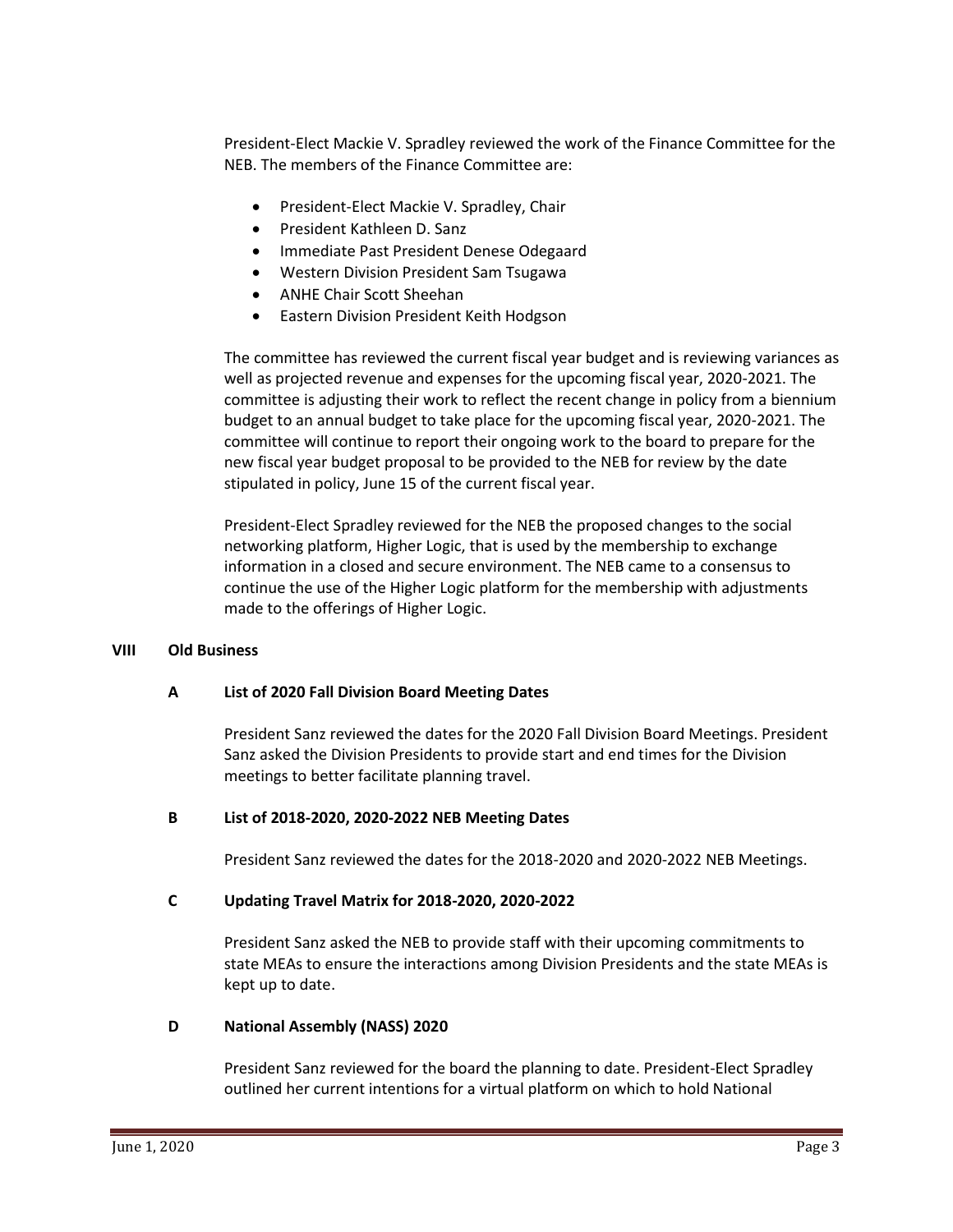Assembly, as well as the content for NASS that would include working with the board, Division Presidents, and state leaders. Planning continues with the Executive Committee and staff. Updates will be provided to the board.

### **IX New Business**

### **A Discussion of Common Agenda Items**

President Sanz reviewed the current list of topics for the common agenda items. President Sanz requested the board review the current list and prepare to add to it over the coming weeks.

- NASS 2020 Division Board Meetings
- 2020 Fall Division Board Meetings

# **B COVID-19 Research Study**

President Sanz reviewed for the NEB the current work of the National Federation of High Schools for a COVID-19 aerosol research study. The data of this study from the University of Colorado and the University of Maryland will greatly assist the field in their determinations for teaching students in fall 2020 as well as provide guidance for holding student events during the time of COVID-19.

*IT WAS MOVED BY GREENE, SECONDED BY HODGSON, AND CARRIED UNANIMOUSLY TO SUPPORT THE COVID-19 AEROSOL RESEARCH STUDY BEING CONDUCTED BY THE NATIONAL FEDERATION OF HIGH SCHOOLS WITH \$5000.00 IN FINANCIAL SUPPORT.*

# **C Messaging: NAfME, National News**

President Sanz updated the NEB on the current message to membership being considered by the NEB about current events. The NEB had a long discussion about the current events surrounding, and other education association responses to, the tragic death of George Floyd and ensuing protests. The board came to consensus on the best way to move forward to respond to these events and answer the call from membership for such a response. The board determined they would work with the Cultural Diversity and Social Justice Area for Strategic Planning and Action (ASPA) group to craft the best response to this nationwide current event. Updates will be provided to the board.

# **X Adjournment**

*IT WAS MOVED BY GREENE, SECONDED BY HODGSON, AND CARRIED UNANIMOUSLY TO ADJOURN THE NATIONAL EXECUTIVE BOARD MEETING ON MONDAY, JUNE 1, 2020 AT 10:13 P.M.*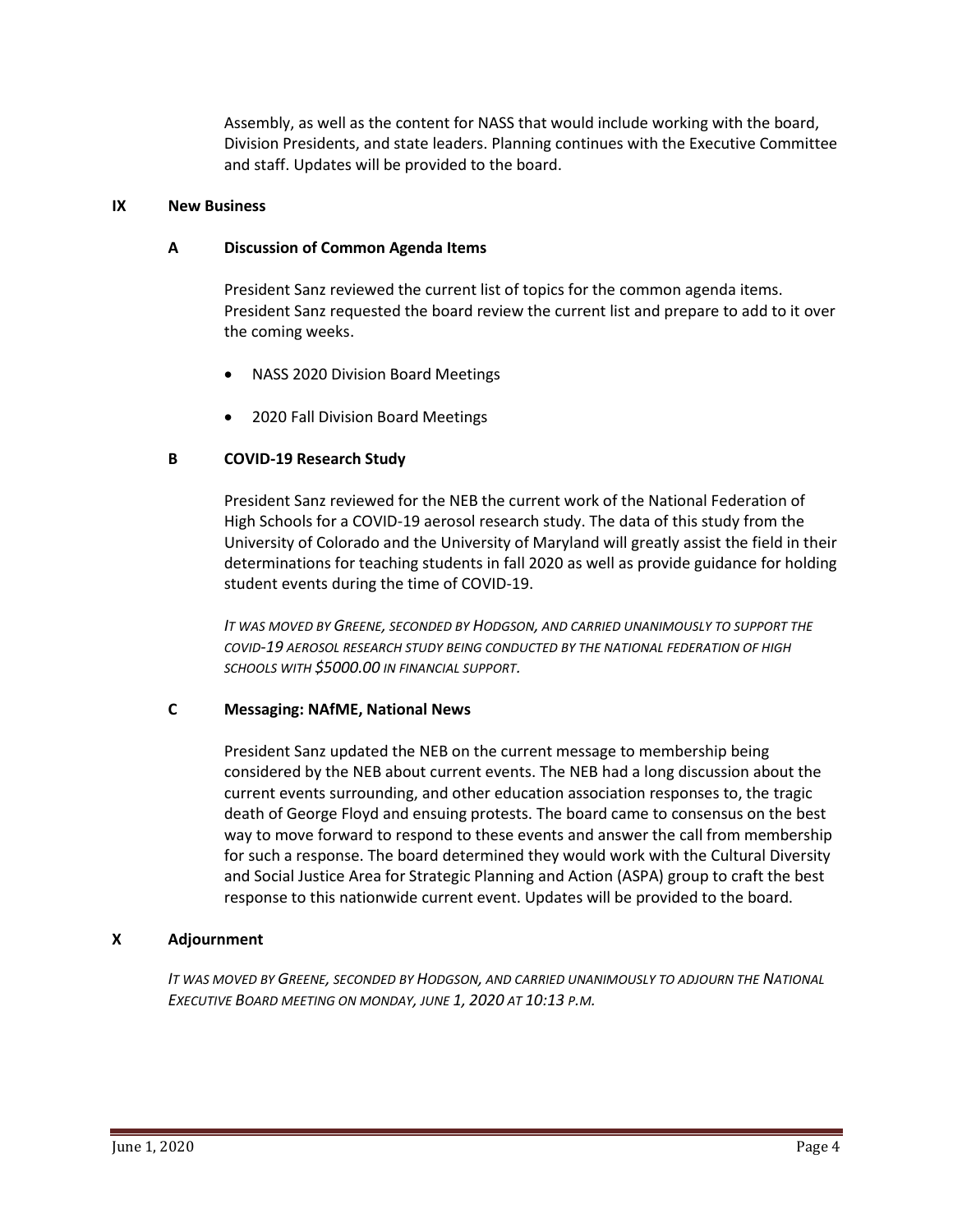Appendix A



# **National Executive Board Agenda Monday, June 1, 2020 - 7:00pm-9:00pm EASTERN Virtual Meeting**

|                |                     | Review & Adoption of Agenda<br><b>Confirm Interim Actions</b><br>Approval of the Minutes of the March 20-21,<br>2020 NEB Meeting<br>Confirm the Consent Agenda                                                                            |                                                 | Page 1-2  |  |  |
|----------------|---------------------|-------------------------------------------------------------------------------------------------------------------------------------------------------------------------------------------------------------------------------------------|-------------------------------------------------|-----------|--|--|
|                |                     | Approval of the Minutes of the March 3, 2020<br><b>NEB Meeting</b><br>Approval of the Minutes of the May 6, 2020<br>$\bullet$                                                                                                             | Consent                                         | Page 2    |  |  |
|                |                     | <b>NEB Meeting</b>                                                                                                                                                                                                                        | Consent                                         | Page 3-4  |  |  |
| $\mathbf{I}$   |                     | <b>Executive Session</b>                                                                                                                                                                                                                  | Discussion                                      |           |  |  |
| $\mathbf{III}$ | Reports<br>A        | Report of Chair, Executive Committee<br><b>Proposed Policy Changes</b><br>I.A.003 - National President Leave of<br>$\bigcap$<br>Absence from Employer<br>III.C.001 - Investment Policy<br>$\Omega$<br>Update on "Together As One" Project | Informational<br>Informational<br>Informational | Page 5-7  |  |  |
|                | B                   | Report of Chair, Finance Committee<br>Update on Finance Committee Meeting<br>Update on Amplify/Higher Logic Platform                                                                                                                      | Informational<br>Informational                  |           |  |  |
| IV             | <b>Old Business</b> |                                                                                                                                                                                                                                           |                                                 |           |  |  |
|                | A                   | List of 2020 Fall Division Board Meeting Dates                                                                                                                                                                                            | Informational                                   | Page 8    |  |  |
|                | B                   | List of 2018-2020, 2020-2022 NEB Meeting Dates                                                                                                                                                                                            | Informational                                   | Page 9-14 |  |  |